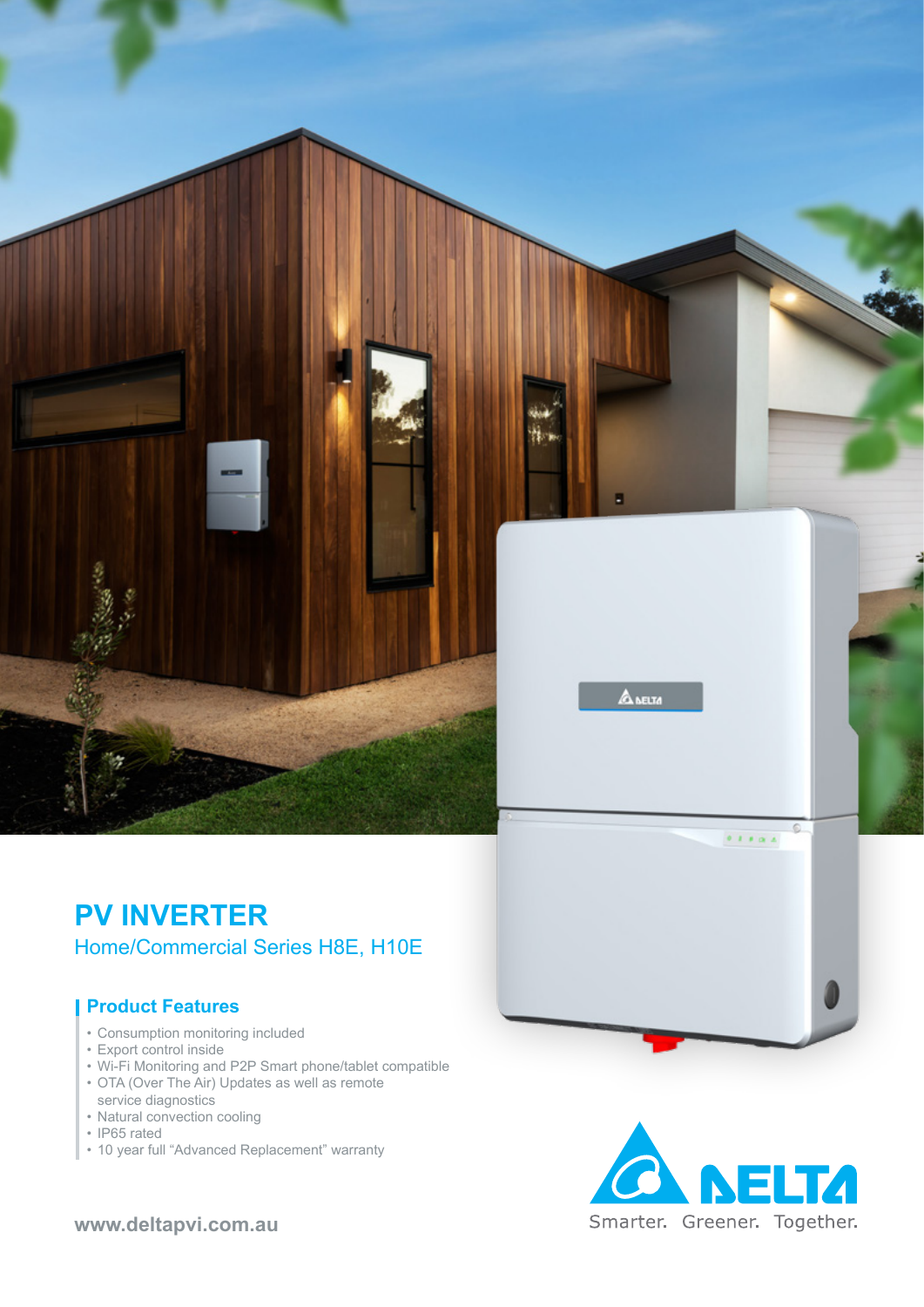## **Hybrid Solar & Energy Storage**

### **Product Overview**

# **Smart Monitoring**

# **Features & Benefits**

# **Enjoy Your Energy Freedom And Hybrid Solar Back-up**

**Unstable energy supply and pricing is a genuine concern for the home owner today!** 

Installing the right solar solution can deliver the confidence and peace of mind you require to enjoy life without worrying about the increasing costs and blackouts.



**The IP65 Delta H8E and H10E inverters have 98.0% max efficiency and are packed full of features specifically designed for the Australian household.**  We put full visibility of your home's energy status in your hands with the Delta app allowing you to make the right choices on how best to consume energy.

- Utilise your solar perfectly and see exactly how much you're generating, consuming and sending to the grid with fulltime monitoring available LIVE online.
- If there's no Wi-Fi you can directly connect your smart device to the inverter for real-time data. No need to miss out.
- Delta's H8E and H10E inverters will look amazing on your home thanks to the rear cable entry.
- External convection cooling eliminates dependency on external fans and greatly reduced moving parts as well as noise.
- The ONLY single phase inverter to include four independent trackers allowing 100% focus on up to 4 different orientations. This provides the benefit of being able to independently monitor the performance of each orientation.
- OTA (Over The Air) Updates will ensure your inverter is kept up to date with Delta's latest improvements as they become available.
- Compatible with Delta's upcoming BX6.3DD Battery, making it super convenient, simple and easy to store your daytime excess energy for later use.
- Get solar power during a blackout even without a battery by installing the H8E/H10E in conjunction with the upcoming Delta ATS. Want back-up power during night-time? Simply add a BX6.3DD or BX6.3AC to the ATS.

\* 8 9 19 4





- 
- Battery can be extended to have a greater capacity
- Gain access to the battery during blackout by installing the ATS box





- 
- storage and backup at night